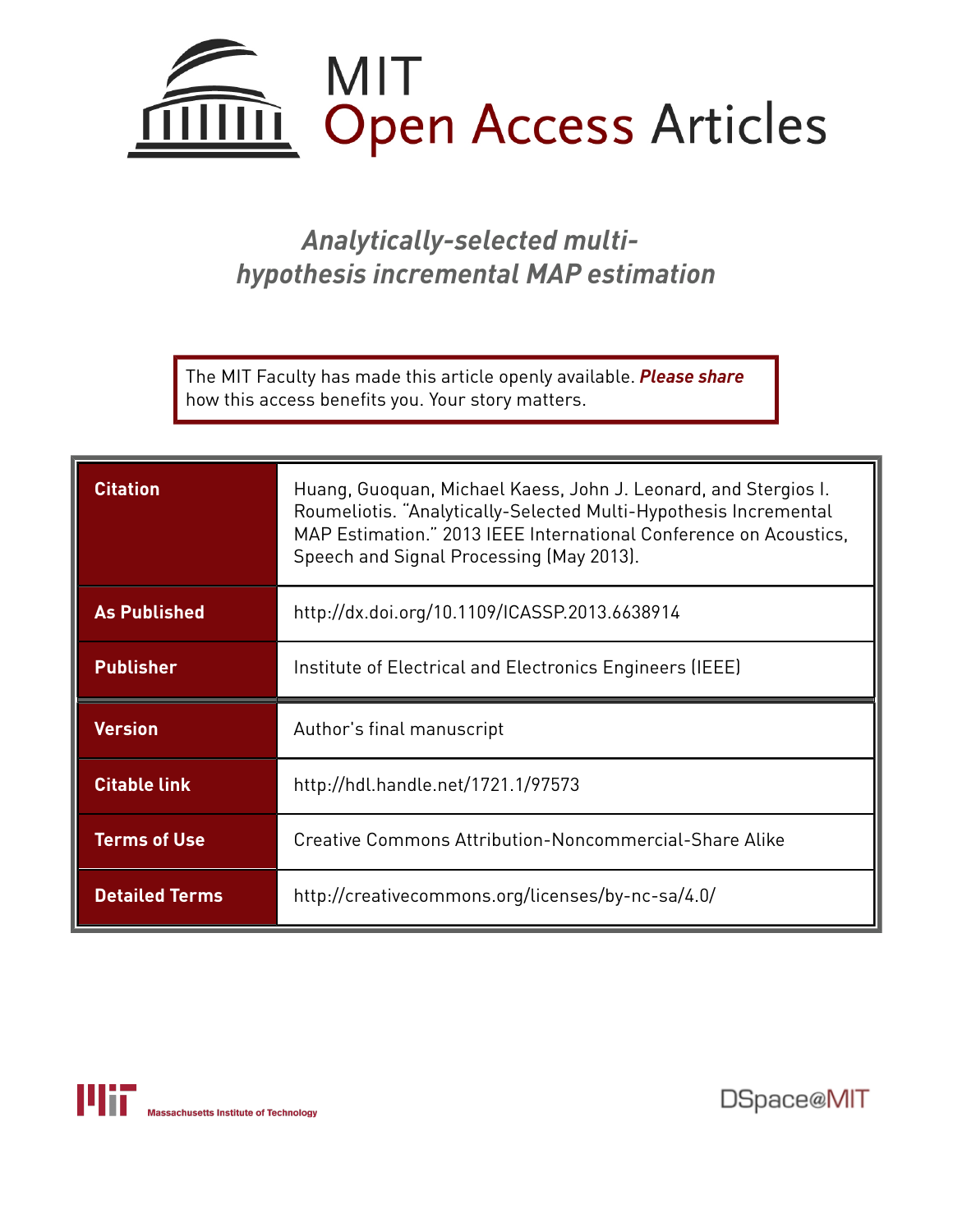# **ANALYTICALLY-SELECTED MULTI-HYPOTHESIS INCREMENTAL MAP ESTIMATION**

*Guoquan Huang, Michael Kaess, and John J. Leonard*

*Stergios I. Roumeliotis*

Department of Computer Science and Engineering University of Minnesota, Minneapolis, MN 55455

Computer Science and Artificial Intelligence Laboratory Massachusetts Institute of Technology, Cambridge, MA 02139

# **ABSTRACT**

In this paper, we introduce an efficient maximum a posteriori (MAP) estimation algorithm, which effectively tracks multiple most probable hypotheses. In particular, due to multimodal distributions arising in most nonlinear problems, we employ a bank of MAP to track these modes (hypotheses). The key idea is that we *analytically* determine all the posterior modes for the current state at each time step, which are used to generate highly probable hypotheses for the entire trajectory. Moreover, since it is expensive to solve the MAP problem sequentially over time by an iterative method such as Gauss-Newton, in order to speed up its solution, we reuse the previous computations and *incrementally* update the square-root information matrix at every time step, while batch relinearization is performed only periodically or as needed.

*Index Terms***—** Maximum a posteriori (MAP), QR factorization, analytical solution, multi-hypothesis tracking

## **1. INTRODUCTION**

Nonlinear estimation problems, such as target tracking, are often addressed using linearized filters, e.g., extended Kalman filter (EKF) [1, 2]. The performance of these filters can be significantly degraded by large linearization errors as well as the inability to track multimodal distributions (which arise in most nonlinear estimation problems). To reduce linearization errors, the iterated EKF (IEKF) [2] is often used, which iterates the filter update till convergence by relinearizing the measurement function at each iteration. Alternatively, the unscented Kalman filter (UKF) [3] deterministically samples the nonlinear models around the current state estimate (i.e., statistical linearization), thus improving the linear approximation. However, any linearization-based filtering approach marginalizes all but the current state, and hence is unable to refine past linearization points.

In contrast, a batch maximum a posteriori (MAP) estimator [4] computes the estimates for the states at all time steps using all available measurements. This allows batch relinearization (i.e., recomputing the Jacobian) of the entire state trajectory, thus greatly reducing the linearization errors. However, the computational cost of the batch-MAP estimator grows unboundedly as the size of its state vector increases linearly over time. Moreover, as the EKF and its variants, the batch-MAP estimator can only track one of the potentially many modes of the posterior pdf. Even though multihypothesis tracking algorithms, such as the multi-hypothesis EKF (MHEKF) [5], are available to track a set of different hypotheses, in most cases the hypotheses are generated randomly, thus wasting considerable computational resources.

To address the aforementioned issues, in this paper we introduce a bank of incremental MAP (B-iMAP) estimation algorithm, which provides effective multi-hypothesis tracking and efficient incremental solutions. In particular, we propose an efficient analytical hypothesis generation scheme for MAP-based multi-hypothesis tracking. By transforming the nonlinear cost function of the one-step MAP problem for the current state into polynomial form, and employing algebraic geometry techniques [6], we determine all the posterior modes *analytically*. Each mode is used to initialize a new MAP in the bank, thus allowing to track *multiple* most probable hypotheses of the trajectory. Note that in our prior work [7] we successfully applied this method of analytically selecting hypotheses to the particular problem of range-only target tracking. Furthermore, when using the Gauss-Newton method to solve the batch-MAP problem, in general, it is too expensive to conduct the batch relinearization at every time step. To speed up the batch solver, we reuse the previouslycomputed Jacobians and *only* compute the one corresponding to the new available measurements, while relinearization is performed periodically or as needed in order to reduce the linearization errors. Although similar idea was used in our recent work of robot localization and mapping [8], in this paper we extend this methodology to a large class of nonlinear systems and integrate it within the analytically-selected multi-hypothesis tracking.

#### **2. THE PROPOSED ALGORITHM**

Consider the following general nonlinear system:

$$
\mathbf{x}_{k+1} = \mathbf{f}(\mathbf{x}_k, \mathbf{u}_k) + \mathbf{w}_k \tag{1}
$$

$$
\mathbf{z}_k = \mathbf{h}(\mathbf{x}_k) + \mathbf{v}_k \tag{2}
$$

This work was partially supported by ONR grants N00014-10-1-0936, N00014-11-1-0688, and N00014-12-10020; and was also supported by the National Science Foundation (IIS-0643680).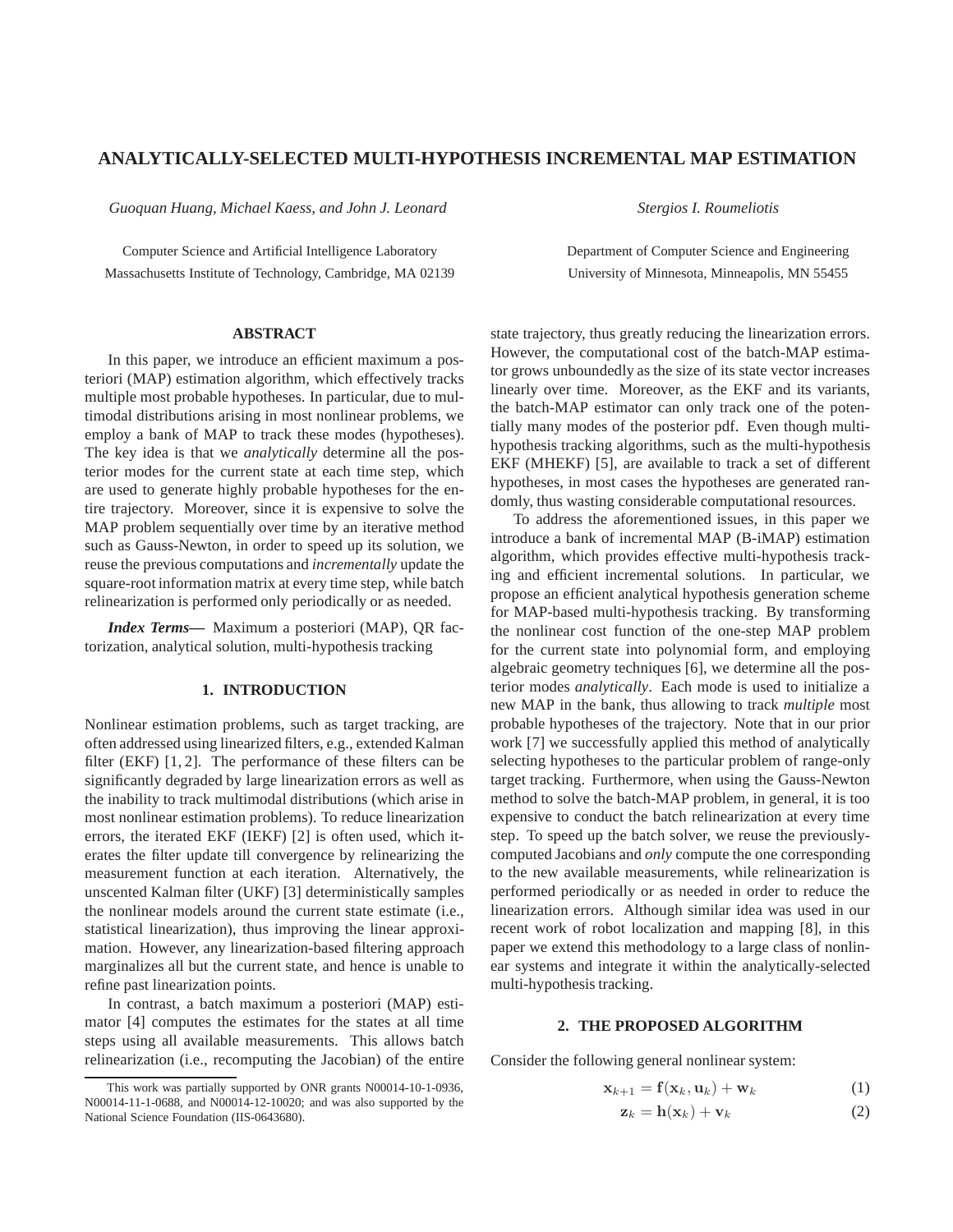where  $x_k$  denotes the state of the system,  $u_k$  is the control input, and  $w_k$  is zero-mean white Gaussian process noise, i.e.,  $\mathbf{w}_k \sim \mathcal{N}(\mathbf{0}, \mathbf{W}_k)$ ;  $\mathbf{z}_k$  is the measurement, corrupted by measurement noise,  $v_k \sim \mathcal{N}(\mathbf{0}, \mathbf{V}_k)$ . We aim to estimate the entire state trajectory,  $\mathbf{x}_{0:k}^T = [\mathbf{x}_0^T \quad \mathbf{x}_1^T \quad \cdots \quad \mathbf{x}_k^T]$ , using all available information. To this end, the batch-MAP estimator is often employed to determine the entire trajectory estimate  $\mathbf{\hat{x}}_{0:k|k}$  that maximizes the following posterior pdf:<sup>1</sup>

$$
p(\mathbf{x}_{0:k}|\mathbf{z}_{0:k}) \propto p(\mathbf{x}_0) \prod_{\kappa=1}^k p(\mathbf{x}_{\kappa}|\mathbf{x}_{\kappa-1}) p(\mathbf{z}_{\kappa}|\mathbf{x}_{\kappa})
$$
 (3)

where  $p(\mathbf{x}_0) = \mathcal{N}(\hat{\mathbf{x}}_{0|0}, \mathbf{P}_{0|0})$  is the prior distribution, and  $z_{1:k}$  denotes all the sensor measurements in the time interval  $[1, k]$ . In (3), we have used the fact of independent state and measurement noise and Markov system dynamics. Using the assumption of Gaussian noise, the maximization of (3) is equivalent to the minimization of the following cost function:

$$
c(\mathbf{x}_{0:k}) = \frac{1}{2} ||\mathbf{x}_0 - \hat{\mathbf{x}}_{0|0}||_{\mathbf{P}_{0|0}}^2 +
$$
  

$$
\frac{1}{2} \sum_{\kappa=0}^{k-1} ||\mathbf{x}_{\kappa+1} - \mathbf{f}(\mathbf{x}_{\kappa}, \mathbf{u}_{\kappa})||_{\mathbf{W}_{\kappa}}^2 + \frac{1}{2} \sum_{\kappa=1}^k ||\mathbf{z}_{\kappa} - \mathbf{h}(\mathbf{x}_{\kappa})||_{\mathbf{V}_{\kappa}}^2
$$
(4)

where we have employed the notation,  $||\mathbf{a}||_{\mathbf{\Lambda}}^2 \triangleq \mathbf{a}^T \mathbf{\Lambda}^{-1} \mathbf{a}$ . This clearly is a *nonlinear* least-squares problem [see (1) and (2)]. A standard iterative Gauss-Newton approach is often used for its optimization, which, however, is only able to converge to one local minimum within the basin of attraction of the initial estimate. Hence, this approach heavily depends on the quality of the initial estimate. In particular, at the  $\ell$ -th Gauss-Newton iteration, a correction,  $\delta \mathbf{x}_{0:k}^{(\ell)}$  $_{0:k}^{(\ell)}$ , to the current estimate,  $\hat{\mathbf{x}}_{0:k}^{(\ell)}$  $\binom{(\ell)}{0:k|k}$ , is computed by minimizing the second-order Taylor-series approximation of (4), which can be written as:

$$
c(\hat{\mathbf{x}}_{0:k|k}^{(\ell)} + \delta \mathbf{x}_{0:k}) \simeq \frac{1}{2} ||\delta \mathbf{x}_0||_{\mathbf{P}_{0|0}}^2 +
$$
\n
$$
\frac{1}{2} \sum_{\kappa=0}^{k-1} ||\hat{\mathbf{x}}_{\kappa+1|k}^{(\ell)} - \mathbf{f}(\hat{\mathbf{x}}_{\kappa|k}^{(\ell)}, \mathbf{u}_{\kappa}) + \delta \mathbf{x}_{\kappa+1} - \Phi_{\kappa} \delta \mathbf{x}_{\kappa}||_{\mathbf{W}_{\kappa}}^2 +
$$
\n
$$
\frac{1}{2} \sum_{\kappa=1}^k ||\mathbf{z}_{\kappa} - \mathbf{h}(\hat{\mathbf{x}}_{\kappa|k}^{(\ell)}) - \mathbf{H}_{\kappa} \delta \mathbf{x}_{\kappa}||_{\mathbf{V}_{\kappa}}^2 =: ||\mathbf{A} \delta \mathbf{x}_{0:k} - \mathbf{b}||^2
$$

where we linearize the process and measurement models (1)- (2) at the current state estimate, with the system and measurement Jacabians,  $\Phi_{\kappa} = \frac{\partial \mathbf{f}}{\partial \mathbf{x}_{\kappa}} \bigg|_{\mathbf{x}_{\kappa} = \hat{\mathbf{x}}_{\kappa | k}^{(\ell)}}$  and  $\mathbf{H}_{\kappa} = \frac{\partial \mathbf{h}}{\partial \mathbf{x}_{\kappa}} \bigg|_{\mathbf{x}_{\kappa} = \hat{\mathbf{x}}_{\kappa | k}^{(\ell)}}$ , respectively. We now have a *linear* least-squares problem w.r.t.  $\delta x_{0:k}$  (5), where **A** is the Jacobian matrix obtained by appropriately stacking and weighting all the system and measurement Jacobians, and b is the corresponding stacked

residual vector. We employ QR-factorization [9] to solve the problem of minimizing (5), i.e.,

$$
\min_{\delta \mathbf{x}_{0:k}} ||\mathbf{A}\delta \mathbf{x}_{0:k} - \mathbf{b}||^2 = \left||\mathbf{Q} \begin{bmatrix} \mathbf{R} \\ \mathbf{0} \end{bmatrix} \delta \mathbf{x}_{0:k} - \mathbf{b} \right||^2 =
$$
\n
$$
||\begin{bmatrix} \mathbf{R} \\ \mathbf{0} \end{bmatrix} \delta \mathbf{x}_{0:k} - \mathbf{Q}^T \mathbf{b}||^2 =: ||\begin{bmatrix} \mathbf{R} \\ \mathbf{0} \end{bmatrix} \delta \mathbf{x}_{0:k} - \begin{bmatrix} \mathbf{d} \\ \mathbf{e} \end{bmatrix}||^2
$$
\n
$$
\Leftrightarrow \min_{\delta \mathbf{x}_{0:k}} ||\mathbf{R}\delta \mathbf{x}_{0:k} - \mathbf{d}||^2
$$
\n(6)

where we have used the economic QR of A [9], since it in general is tall, i.e.,

$$
\mathbf{A} = \mathbf{Q} \begin{bmatrix} \mathbf{R} \\ \mathbf{0} \end{bmatrix} = \begin{bmatrix} \mathbf{Q}_1 & \mathbf{Q}_2 \end{bmatrix} \begin{bmatrix} \mathbf{R} \\ \mathbf{0} \end{bmatrix} = \mathbf{Q}_1 \mathbf{R} \tag{7}
$$

Once  $\delta \mathbf{x}_{0:k}^{(\ell)}$  is found by back substitution (6), the new state  $0:k$ estimate is updated as:  $\mathbf{\hat{x}}_{0:k|k}^{(\ell+1)} = \mathbf{\hat{x}}_{0:k|k}^{(\ell)} + \delta\mathbf{x}_{0:k}^{(\ell)}$  $_{0:k}^{\left( \ell \right) }$ 

# **2.1. Analytical hypotheses**

Since in general it is computationally intractable to solve the batch-MAP problem analytically [see (4)], we use the Gauss-Newton iterative method to solve it at each time step. However, as mentioned before, any iterative approach only converges to one local minimum, despite the fact that we often have multimodal posterior pdfs. To address this issue, we provide an effective way to generate multiple, most probable, hypotheses, each of which is tracked by a MAP estimator. Toward this end, we relax the problem of minimizing (4) and incrementally solve a one-step MAP problem analytically. At time-step k, by fixing the past state estimates  $\hat{\mathbf{x}}_{0:k-1|k-1}$  (i.e., assuming they are optimal), we approximate (4) as follows:

$$
c(\mathbf{x}_{0:k}) \simeq c(\hat{\mathbf{x}}_{0:k-1|k-1}) + \frac{1}{2} ||\mathbf{x}_k - \hat{\mathbf{x}}_{k|k-1}||_{\mathbf{P}_{k|k-1}}^2 + \frac{1}{2} ||\mathbf{z}_k - \mathbf{h}(\mathbf{x}_k)||_{\mathbf{V}_k}^2
$$
(8)

where  $\mathcal{N}(\hat{\mathbf{x}}_{k|k-1}, \mathbf{P}_{k|k-1})$  is the Gaussian prior pdf for the current new state  $x_k$ , and is computed by:

$$
\hat{\mathbf{x}}_{k|k-1} = \mathbf{f}(\hat{\mathbf{x}}_{k-1|k-1}, \mathbf{u}_{k-1})
$$
\n(9)

$$
\mathbf{P}_{k|k-1} = \mathbf{\Phi}_{k-1} \mathbf{P}_{k-1|k-1} \mathbf{\Phi}_{k-1}^T + \mathbf{W}_{k-1} \qquad (10)
$$

Now the one-step MAP problem of minimizing (8) becomes equivalent to solving the following one-step minimization problem only for the new state estimate:

$$
\min_{\mathbf{x}_k} \frac{1}{2} ||\mathbf{x}_k - \hat{\mathbf{x}}_{k|k-1}||_{\mathbf{P}_{k|k-1}}^2 + \frac{1}{2} ||\mathbf{z}_k - \mathbf{h}(\mathbf{x}_k)||_{\mathbf{V}_k}^2 \quad (11)
$$

In many cases (e.g., see Section 3), the optimality condition of (11) can be transformed into a polynomial system of equations, which can be solved for all the local minima (corresponding to all the modes of the posterior pdf) *analytically* using algebraic geometry techniques [6]. Once all the local minima are found, we use them along with the past state estimates as accurate initial estimates for the MAPs in the bank.

<sup>&</sup>lt;sup>1</sup>Throughout this paper, the subscript  $\ell | j$  refers to the estimate of a quantity at time-step  $\ell$ , after all measurements up to time-step  $j$  have been processed.  $\hat{x}$  denotes the estimate of a random variable  $x$ .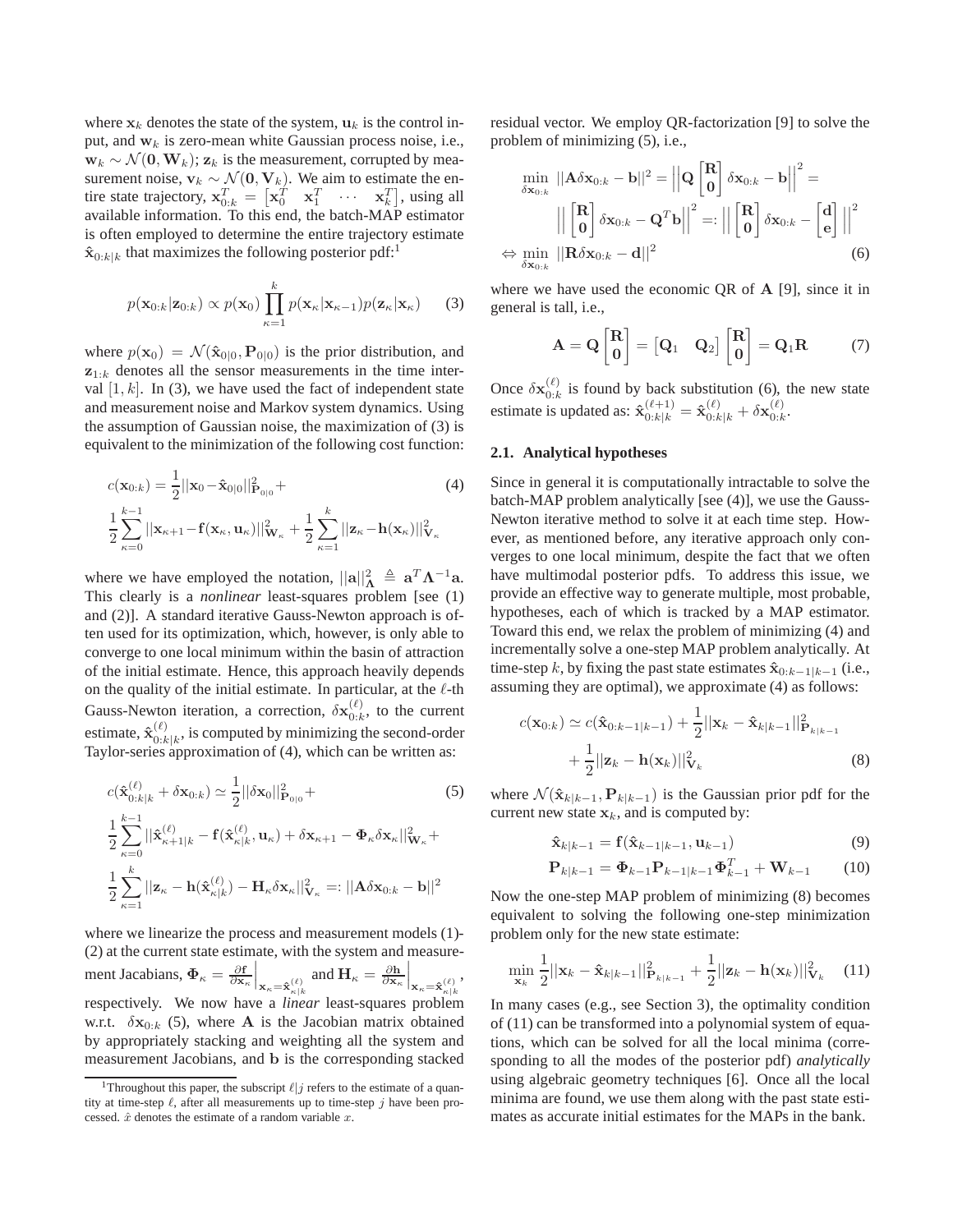#### **2.2. Incremental QR update**

When a new measurement,  $z_{k+1}$ , becomes available,<sup>2</sup> we need to recompute the whole Jacobian A, which is an expensive operation in solving the batch-MAP problem. To save computations, we reuse the previously-computed Jacobian and *incrementally* update the QR factorization directly. In particular, we augment  $A$  (without recomputing it) with the new weighted measurement Jacobian  $H_{k+1}$  [see (7)]:

$$
\bar{\mathbf{A}} := \begin{bmatrix} \mathbf{A} \\ \mathbf{V}_{k+1}^{-\frac{1}{2}} \mathbf{H}_{k+1} \end{bmatrix} = \begin{bmatrix} \mathbf{Q}_1 & \mathbf{0} \\ \mathbf{0} & \mathbf{I} \end{bmatrix} \begin{bmatrix} \mathbf{R} \\ \mathbf{V}_{k+1}^{-\frac{1}{2}} \mathbf{H}_{k+1} \end{bmatrix}
$$
(12)

We now aim to decompose  $\overline{A}$  into triangular form (i.e., square-root information matrix). Since A was already factorized into the triangular R, we only need to zero out the new block row of the weighted measurement Jacobian,  $\mathbf{V}_{k+1}^{-\frac{1}{2}}\mathbf{H}_{k+1}$ , in order to obtain the updated square-root information matrix  $\bar{R}$ . This can be achieved efficiently, for example, by Givens or Householder QR [9]. Similarly, the corresponding new vector,  $\overline{d}$ , can be obtained by applying the same Givens rotations or Householder reflections to the augmented residual vector, d  $\mathbf{V}_{k+1}^{-\frac{1}{2}} \left( \mathbf{z}_{k+1} - \mathbf{h}(\hat{\mathbf{x}}_{k+1|k}) \right)$ 1 . It is

important to note that, although relinearization is not needed at each time step when a new measurement becomes available, in order to reduce the linearization errors, we relinearize the system at the latest, and thus the best, state estimates periodically [8] or as needed (e.g., when the linearization point significantly deviates from the current state estimate).

# **3. EXAMPLE: RANGE-ONLY TRACKING**

In this section, we apply the proposed B-iMAP presented in the preceding section to the particular problem of rangeonly target tracking. Consider a single sensor moving in a plane and estimating the state (position, velocity, etc.) of a moving target, by processing the available range measurements. The target state at time-step  $k$  is defined as a vector of dimension 2N, where  $N - 1$  is the highest order of the time derivative of the target position described by a known stochastic motion model. It can include components such as position, velocity, and acceleration, i.e.,  $\mathbf{x}_k^T = \begin{bmatrix} x_{T_k} & y_{T_k} & \dot{x}_{T_k} & \dot{y}_{T_k} & \ddot{x}_{T_k} & \dot{y}_{T_k} & \cdots \end{bmatrix}$ , where  $\mathbf{p}_{T_k} := \begin{bmatrix} x_{T_k} & y_{T_k} \end{bmatrix}^T$  is the target position, and  $\mathbf{d}_{T_k} :=$  $[\dot{x}_{T_k} \quad \dot{y}_{T_k} \quad \ddot{x}_{T_k} \quad \cdots]^T$  denotes all the higher-order time derivatives of the target position.

We consider the case where the target moves randomly but assume that the stochastic model describing the motion of the target (e.g., constant acceleration or constant velocity [2]) is known. In particular, the discrete-time state propagation equation is given by the following linear form:

$$
\mathbf{x}_k = \mathbf{\Phi}_{k-1} \mathbf{x}_{k-1} + \mathbf{G}_{k-1} \mathbf{w}_{k-1} \tag{13}
$$

where  $w_{k-1}$  is zero-mean white Gaussian noise with covariance  $W_{k-1}$ ; and the state transition matrix,  $\Phi_{k-1}$ , and the process noise Jacobian,  $G_{k-1}$ , depend on the motion model used [2]. We will make no further assumptions on these matrices other than that their values are known. In the case where a single sensor measures its distance to the target, the rangeonly measurement equation at time-step  $k$  is given by:

$$
z_k = \sqrt{(x_{T_k} - x_{S_k})^2 + (y_{T_k} - y_{S_k})^2} + v_k \qquad (14)
$$

where  $\mathbf{p}_{S_k} := [x_{S_k} y_{S_k}]^T$  is the known sensor position expressed in the global frame of reference, and  $v_k$  is the zeromean white Gaussian measurement noise with variance  $\sigma_k^2$ .

#### **3.1. Analytically selecting hypotheses (posterior modes)**

We now show how we solve  $(11)$  analytically in the case of range-only tracking, whose solutions (posterior modes) are used to generate the most probable hypotheses for the entire trajectory. By observing that the range measurement depends only on the target position, as shown in [7], we can decouple the target position  $\mathbf{p}_{T_k}$  and the remaining states  $\mathbf{d}_{T_k}$  in solving (11). Hence, we hereafter focus on the following minimization w.r.t. the target position, while the remaining states can be directly inferred from the optimal solution of (15).

$$
\min_{\mathbf{p}_{T_k}} \frac{1}{2} ||\mathbf{p}_{T_k} - \hat{\mathbf{p}}_{T_{k|k-1}}||_{\mathbf{P}_{\mathbf{p}_{R|k-1}}}^2 + \frac{1}{2} ||z_k - h(\mathbf{p}_{T_k})||_{\sigma_k^2}^2 \quad (15)
$$

where  $\mathbf{P}_{\mathbf{pp}_{k|k-1}}$  is the covariance matrix corresponding to the target position, obtained by partitioning the covariance matrix  $\text{as: } \mathbf{P}_{k|k-1} := \begin{bmatrix} \mathbf{P}_{\mathbf{p} \mathbf{p}_{k|k-1}} & \mathbf{P}_{\mathbf{p} \mathbf{d}_{k|k-1}} \ \mathbf{p} \end{bmatrix}$  $\mathbf{P}_{\mathbf{dp}_{k|k-1}}$   $\mathbf{P}_{\mathbf{dd}_{k|k-1}}$ . To solve (15) analytically, by introducing a new variable  $\rho_k = h(\mathbf{p}_{T_k})$ , we have the following equivalent *constrained* minimization:<sup>3</sup>

$$
\min_{\mathbf{p}_{T_k}, \ \rho_k} \ \frac{1}{2} ||\mathbf{p}_{T_k} - \hat{\mathbf{p}}_{T_{k|k-1}}||^2_{\mathbf{p}_{\mathbf{p}_{k|k-1}}} + \frac{1}{2} ||z_k - \rho_k||^2_{\sigma_k^2} \tag{16}
$$

s.t. 
$$
\rho_k^2 = (x_{S_k} - x_{T_k})^2 + (y_{S_k} - y_{T_k})^2
$$
,  $\rho_k \ge 0$  (17)

We solve  $(16)-(17)$  by employing the method of Lagrange multipliers [10]. Specifically, without loss of generality, by assuming  $\mathbf{P}_{\mathbf{p}_{\mathbf{p}_{k|k-1}}}^{-1} := \mathbf{Diag}(s_1, s_2)$ , the Lagrangian function is constructed as follows:<sup>4</sup>

$$
\mathcal{L}(x_{T_k}, y_{T_k}, \rho_k, \lambda) = \frac{s_1}{2} (x_{T_k} - \hat{x}_{T_{k|k-1}})^2 + \frac{s_2}{2} (y_{T_k} - \hat{y}_{T_{k|k-1}})^2
$$

$$
+ \frac{(z_k - \rho_k)^2}{2\sigma_k^2} + \lambda (\rho_k^2 - (x_{S_k} - x_{T_k})^2 - (y_{S_k} - y_{T_k})^2) (18)
$$

 $2$ The dynamic constraint (1) can be treated analogously as a measurement.

<sup>&</sup>lt;sup>3</sup>Similar derivations of analytically solving (11) can be found in our previous work [7], which are briefly described here for completeness.

<sup>&</sup>lt;sup>4</sup>We can always diagonalize  $\mathbf{P}_{\mathbf{p} \mathbf{p}_{k|k-1}}^{-1}$  by applying a 2D rotational transformation, which does not affect the distance measurements. Moreover, we here temporarily omit the positivity constraint on  $\rho_k$ , which will be used later for determining the feasible solutions.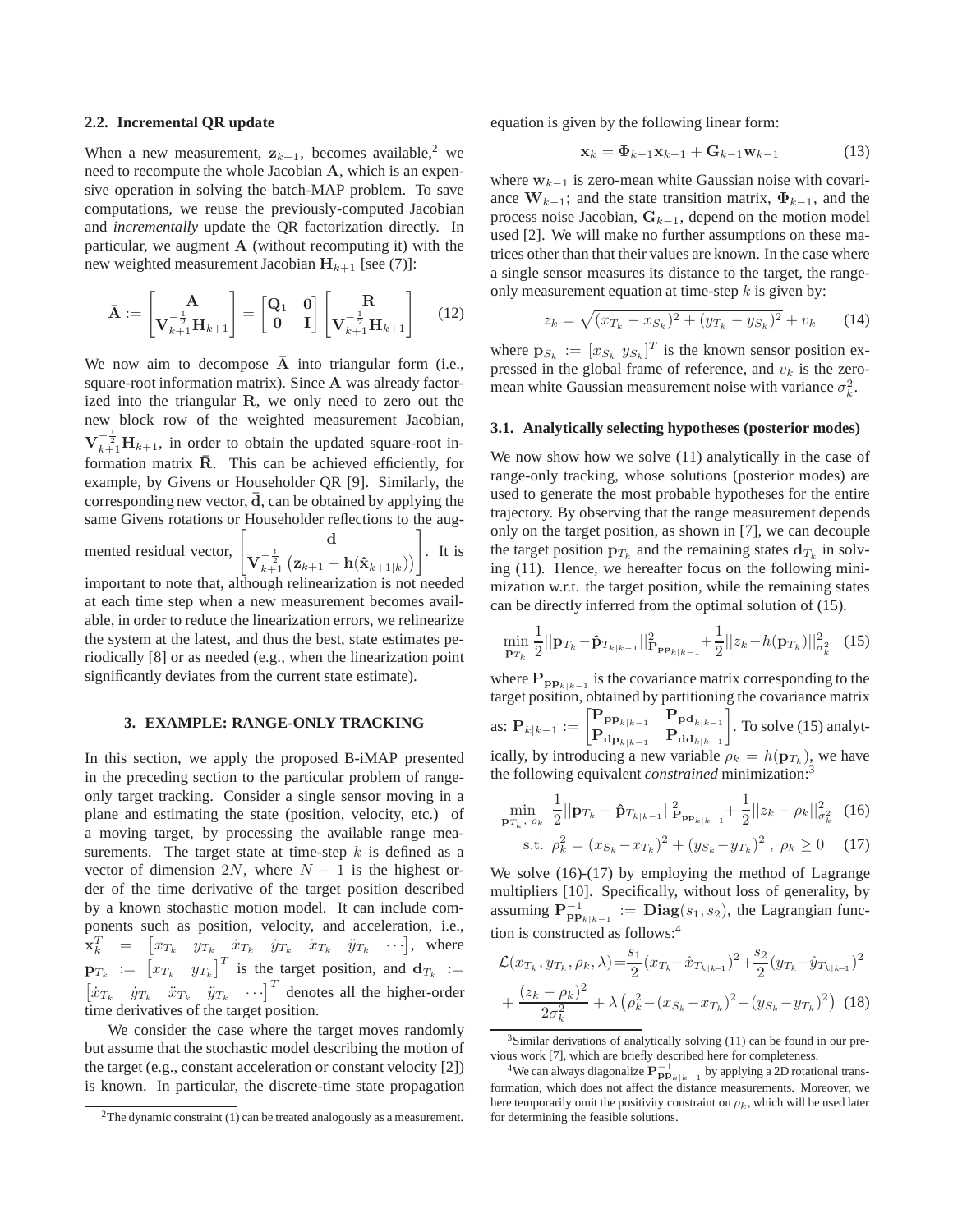where  $\lambda$  is the Lagrange multiplier. Setting the derivatives of  $\mathcal{L}(\cdot)$  w.r.t. the four optimization variables to zero, and performing simple algebraic manipulations, we obtain:

$$
\frac{\partial \mathcal{L}}{\partial x_T} = 0 \Rightarrow x_{T_k} = \frac{s_1 \hat{x}_{T_{k|k-1}} - 2\lambda x_{S_k}}{s_1 - 2\lambda} \tag{19}
$$

$$
\frac{\partial \mathcal{L}}{\partial y_T} = 0 \Rightarrow y_{T_k} = \frac{s_2 \hat{y}_{T_{k|k-1}} - 2\lambda y_{S_k}}{s_2 - 2\lambda}
$$
(20)

$$
\frac{\partial \mathcal{L}}{\partial \rho_k} = 0 \Rightarrow \rho_k = \frac{z_k}{1 + 2\sigma_k^2 \lambda}
$$
 (21)

$$
\frac{\partial \mathcal{L}}{\partial \lambda} = 0 \Rightarrow 0 = \rho_k^2 - (x_{S_k} - x_{T_k})^2 - (y_{S_k} - y_{T_k})^2 \tag{22}
$$

We substitute  $(19)-(21)$  into  $(22)$  and multiply both sides of (22) with  $(1 + 2\sigma_k^2 \lambda)^2 (s_1 - 2\lambda)^2 (s_2 - 2\lambda)^2$ , to obtain a fourth-order *univariate* polynomial in  $\lambda$ , i.e.,  $0 = f(\lambda)$  $\sum_{i=0}^{4} a_i \lambda^i$ , where  $a_i$ ,  $i = 0, \dots, 4$ , are the coefficients expressed in terms of the known quantities  $s_1$ ,  $s_2$ ,  $z_k$ ,  $\sigma_k$ ,  $\hat{x}_{T_{k|k-1}}, \hat{y}_{T_{k|k-1}}, x_{S_k}$ , and  $y_{S_k}$ . Since  $f(\lambda)$  is quartic, we compute its roots in closed form. Although, in general, there exist 4 solutions for  $\lambda$  and thus 4 solutions for  $x_{T_k}$ ,  $y_{T_k}$  and  $\rho_k$ , as they depend injectively on  $\lambda$  [see (19)-(21)], we only need to consider the pairs  $(x_{T_k}, y_{T_k})$  that correspond to real solutions for  $\lambda$  and to a nonnegative  $\rho_k$  [see (17)]. Moreover, since some of these solutions could be local maxima or saddle points, the second-order derivative test [10] is employed to identify the minima. In fact, it was shown in [7] that there are at most 2 local minima for the problem (15). Once all the local minima for the target position are determined, we can accordingly compute the corresponding estimates for  $\mathbf{d}_{T_k}$  [7].

### **3.2. Range-only tracking using the B-iMAP**

When applying the proposed B-iMAP to range-only tracking, the key idea is to use the analytically-computed local minima at each time step as guidance to find the most probable hypotheses of the target trajectory, and then to track them efficiently by incremental QR-factorization. Specifically, at timestep  $k-1$ , based on (9) and (10), we first propagate the current state estimate corresponding to the  $i$ -th hypothesis and its covariance matrix,  $\hat{\mathbf{x}}_{k}^{[i]}$  $\frac{[i]}{k-1|k-1}$  and  $\mathbf{P}_{k-1}^{[i]}$  $a_{k-1|k-1}^{[i]}, i = 1, 2, \ldots, m$  (m is the number of estimators in the bank at time-step  $k - 1$ ). Then, once a new range measurement becomes available, the propagated state estimate and covariance,  $\hat{\mathbf{x}}_{k}^{[i]}$  $\frac{[i]}{k|k-1}$  and  $\mathbf{P}^{[i]}_{k|}$  $\genfrac{[}{]}{0pt}{}{l}{k}k-1$ are used as the prior in (11). Next, we use the algebraicgeometry method described in Section 3.1 to determine all the local minima of (11) analytically, denoted by  $x_k^{[j]}$  $_k^{\lfloor j \rfloor}, 1 \leq$  $j \leq 2m$ . For each of these solutions, we incrementally update the QR factorization so as to efficiently solve for the entire trajectory estimate  $\hat{\mathbf{x}}_{0,i}^{[j]}$  $\mathbb{D}^{[1]}_{0:k|k}$ . Note that batch relinearization is performed periodically every  $\tau$  time steps to reduce the linearization errors. In the end, we will have multiple candidates of the MAP estimate, among which the one with the least cost is selected as the best estimate for the global optimum.



**Fig. 1**. Monte-Carlo simulation results show that the proposed B-iMAP achieves better accuracy than the B-MAP [7].

## **3.3. Numerical results**

We validate the proposed B-iMAP in 100 Monte-Carlo simulations, as compared to the bank of MAP (B-MAP)  $[7]$ .<sup>5</sup> The B-MAP performs batch relinearization at every time step, *with* marginalization of old states every 25 time steps to reduce the computational cost. In contrast, the proposed BiMAP periodically relinearizes the system every  $\tau = 10$  time steps, *without* marginalization. In both estimators, we prune out the least probable hypotheses based on the MAP costs and keep  $m \leq 10$  most probable hypotheses. In this test, we adopt a zero-acceleration motion model [2] for the target [see Fig. 1(a)], and set the standard deviation of the measurement noise equal to 10% of the sensor-to-target distance. Fig. 1(b) shows that the proposed B-iMAP, in average, performs **19%** more accurately than the B-MAP, which even comes at a **65%** lower cost. Specifically, the average CPU runtime (averaging over all Monte Carlo runs and over all time steps) of our Matlab implementation on a Core2 Quad CPU is 0.0416 sec for the B-iMAP, compared to 0.1217 sec for the B-MAP. This superior performance of the B-iMAP is attributed to the efficient incremental update (see Section 2.2). This also implies that in solving a batch-MAP problem, marginalization can be substituted, or at least postponed, by the application of incremental QR update, while achieving better efficiency and accuracy.

#### **4. CONCLUSIONS**

In this paper, we have introduced a novel efficient multihypothesis tracking algorithm, i.e., the B-iMAP. The key idea of this approach is to analytically determine the most probable hypotheses at each time step, which is attained by transforming the one-step MAP problem into polynomial form. By reusing the previous computations, the incremental QR-factorization is employed to efficiently track all the hypotheses. We have applied the B-iMAP to the particular problem of range-only tracking and shown its superior performance in terms of both accuracy and efficiency.

<sup>5</sup>As shown in [7], the B-MAP which also determines most probable hypotheses analytically, outperforms the standard multi-hypothesis tracking approaches, and thus we focus only on its comparison to the proposed B-iMAP.